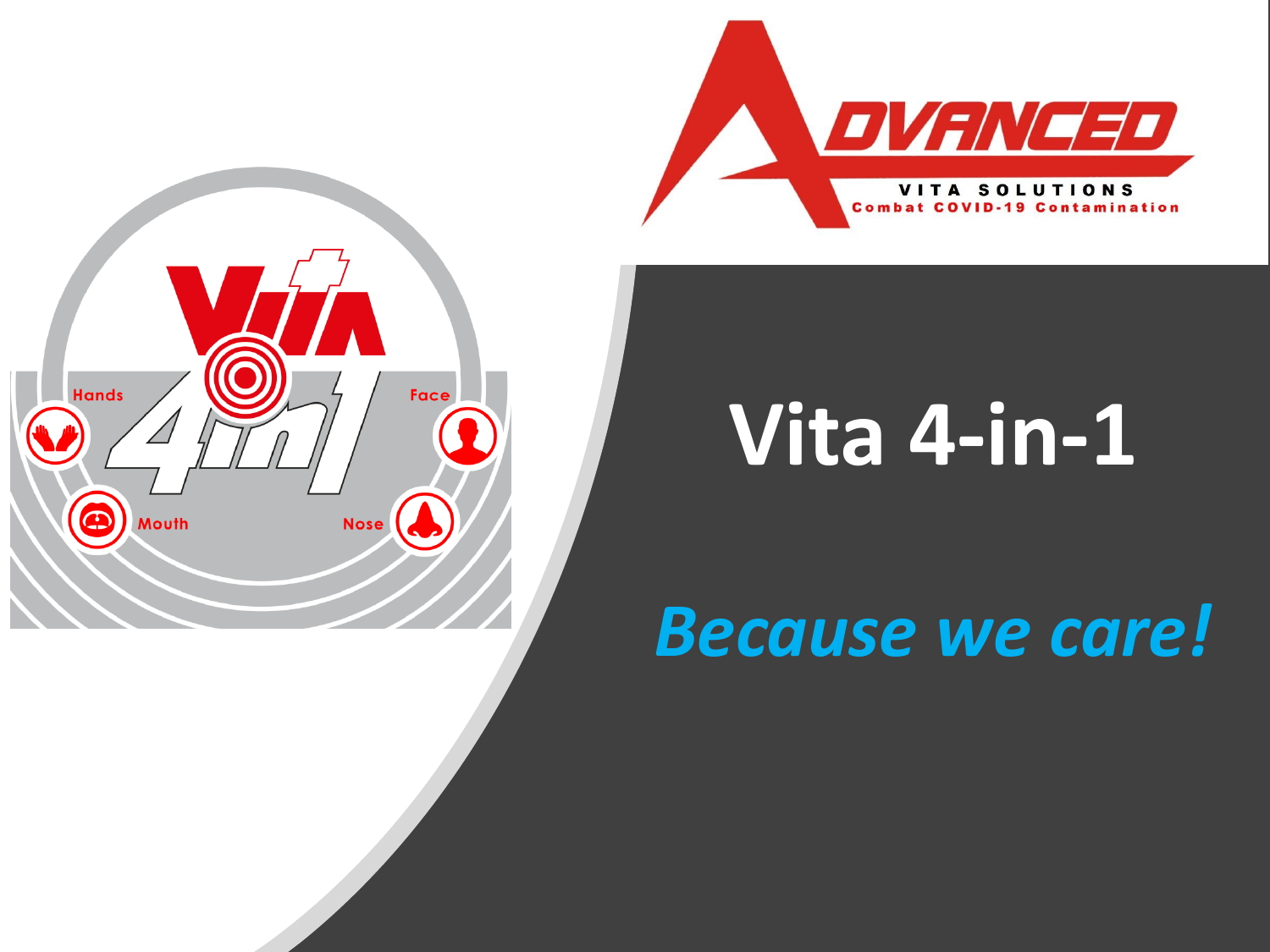#### What are Coronaviruses?

- Coronaviruses (CoV) are a large family of viruses that cause illness ranging from t[he](http://www.emro.who.int/health-topics/mers-cov/index.html) c[om](http://www.emro.who.int/health-topics/mers-cov/index.html)mon cold to more severe diseases such as and Severe Acute Respiratory Syndrome (SARS-[CoV\)](http://www.emro.who.int/health-topics/mers-cov/index.html). A novel coronavirus (nCoV) is a new strain that has not been previously identified in humans.
- Coronaviruses are zoonotic, meaning they are transmitted between animals and people. Detailed investigations found that SARS-CoV was transmitted from civet cats to humans and MERS-CoV from dromedary camels to humans. Several known coronaviruses are circulating in animals that have not yet infected humans.
- Common signs of infection include respiratory symptoms, fever, cough, body ache, loss of smell & taste, fatigue, shortness of breath, breathing difficulties, amongst others. In more severe cases, infection can cause pneumonia, severe acute respiratory syndrome, kidney failure and even death.
- We know that the disease is caused by the SARS-CoV-2 virus, which spreads between people in several different ways.
- Officials from the National Institute for Communicable Diseases recently announced that they have detected the B.1.617.2 and B.1.1.7 variants among the South African population.



Source: World Health Organization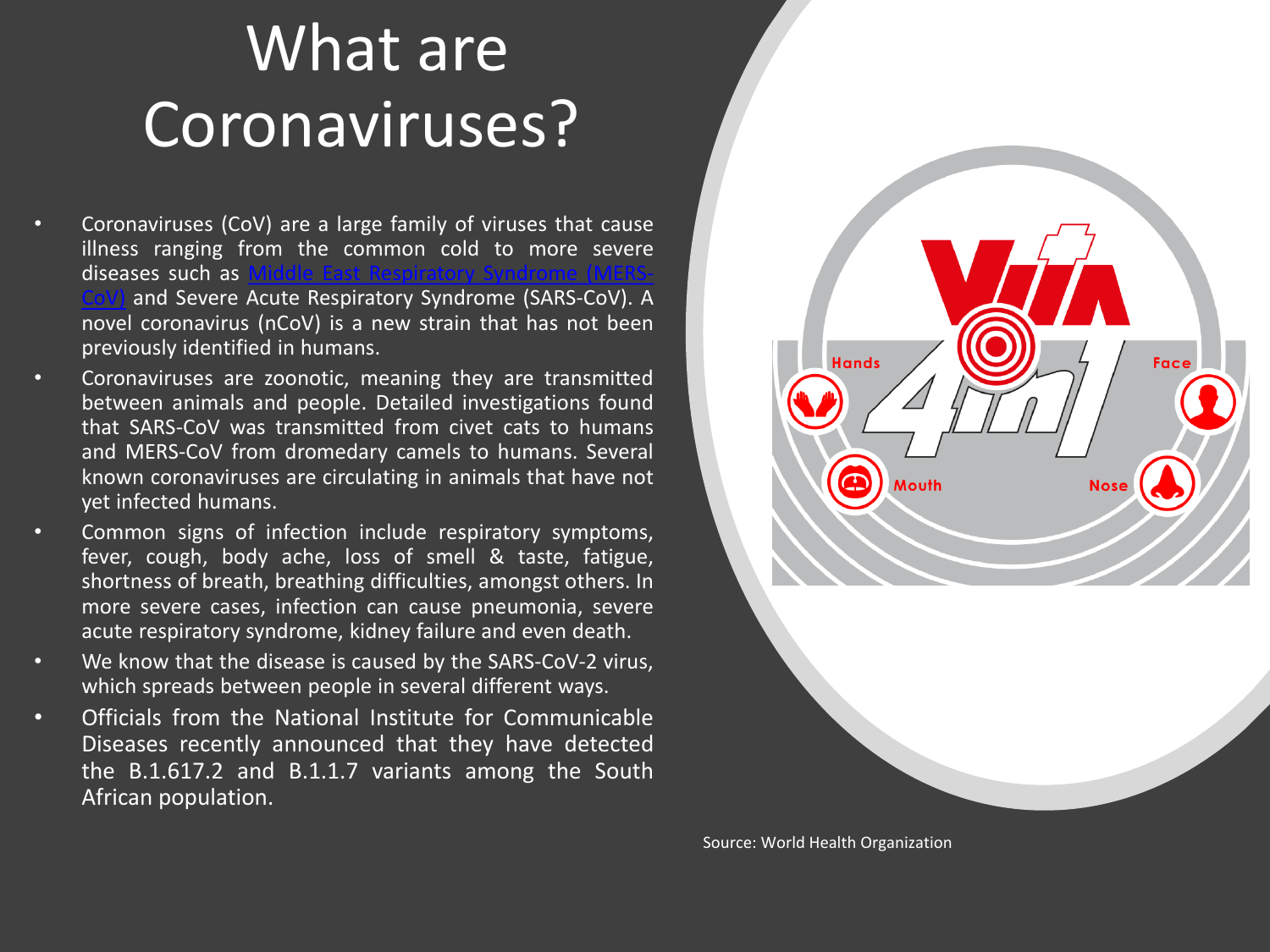## How contagious is the Coronavirus?

- A person with **COVID**-19 may be **contagious** 48 hours before starting to experience symptoms.
- The Transmission Rate (R0) is estimated at 1.5 to 3.5 which means that:
	- If four people were infected with the new coronavirus......with an R0 rate of 1.5, they would infect six more......who would infect nine more and so on.
	- But with an R0 rate of 3.5, they would infect 14 more......who would infect 49 more and so on.
- As of 16 June 2021
	- 13,246 recorded infections on this day
	- 8,768 infections on a 7 day average
	- Total cases stand at 1.77m
	- 58,223 deaths recoded to date



Source: MRC Centre for Global Infectious Disease Analysis at the Imperial [C](https://www.google.com/url?sa=t&rct=j&q=&esrc=s&source=web&cd=&cad=rja&uact=8&ved=2ahUKEwiZj57Y2Z7xAhVp_rsIHaOfD_cQFjABegQIAxAD&url=https://www.health.harvard.edu/diseases-and-conditions/if-youve-been-exposed-to-the-coronavirus&usg=AOvVaw0AvkGBnqObI8NN3FyEmdZt)ollege London

tps[://www.health.harvard.edu › diseases](https://www.google.com/url?sa=t&rct=j&q=&esrc=s&source=web&cd=&cad=rja&uact=8&ved=2ahUKEwiZj57Y2Z7xAhVp_rsIHaOfD_cQFjABegQIAxAD&url=https://www.health.harvard.edu/diseases-and-conditions/if-youve-been-exposed-to-the-coronavirus&usg=AOvVaw0AvkGBnqObI8NN3FyEmdZt)-and-cond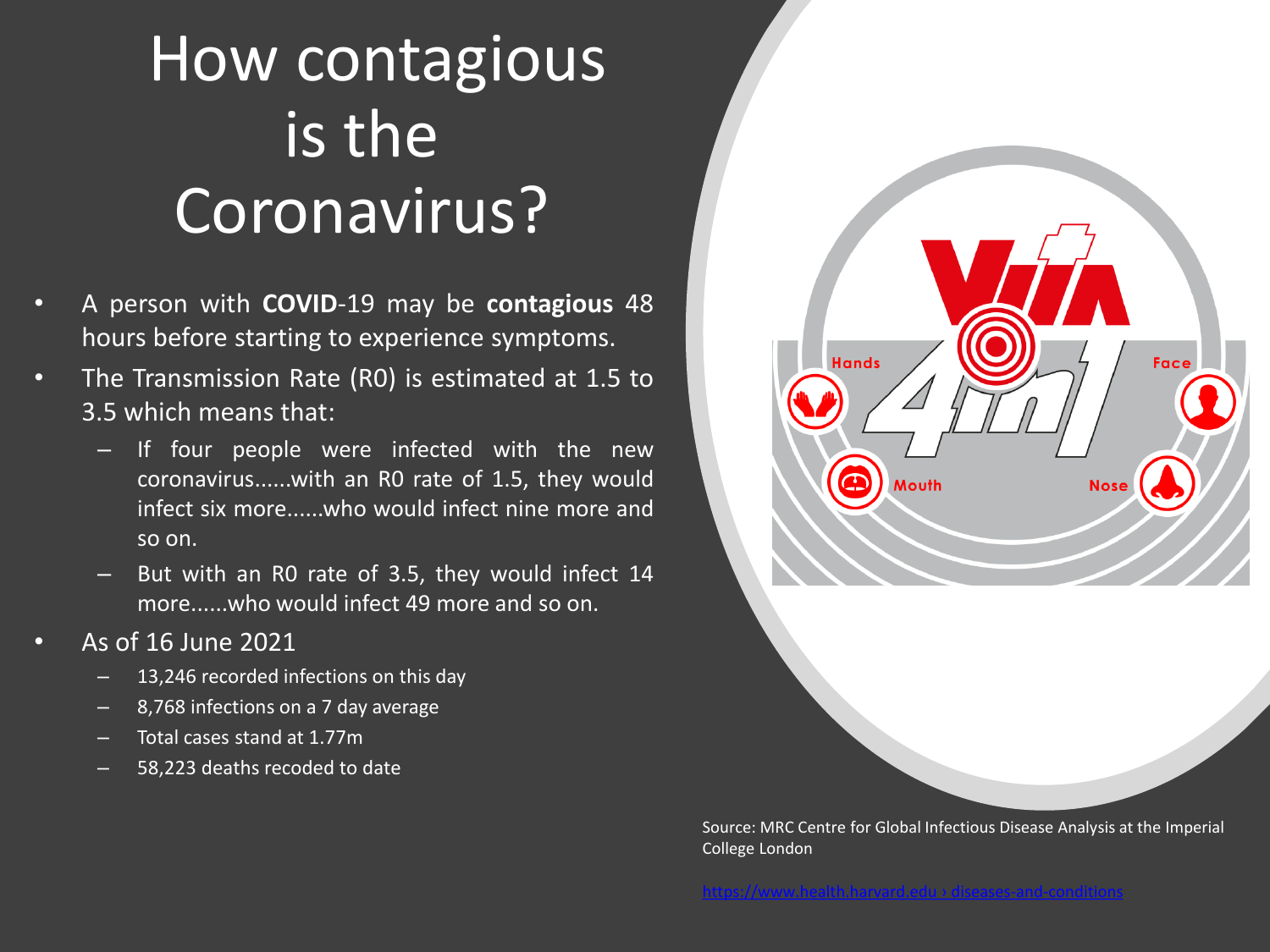## How is SARS CoV 2 and related variants spread?

- Current evidence suggests that the virus spreads mainly between people who are in close contact with each other, typically within 1 metre (short-range). A person can be infected when aerosols or droplets containing the virus are inhaled or come directly into contact with the **eyes, nose, or mouth**.
- The virus can also spread in poorly ventilated and/or crowded indoor settings, where people tend to spend longer periods of time. This is because **aerosols remain suspended in the air** or travel farther than 1 metre (long-range).
- People may also become infected by touching surfaces that have been contaminated by the virus when **touching their eyes, nose or mouth** without cleaning their hands.

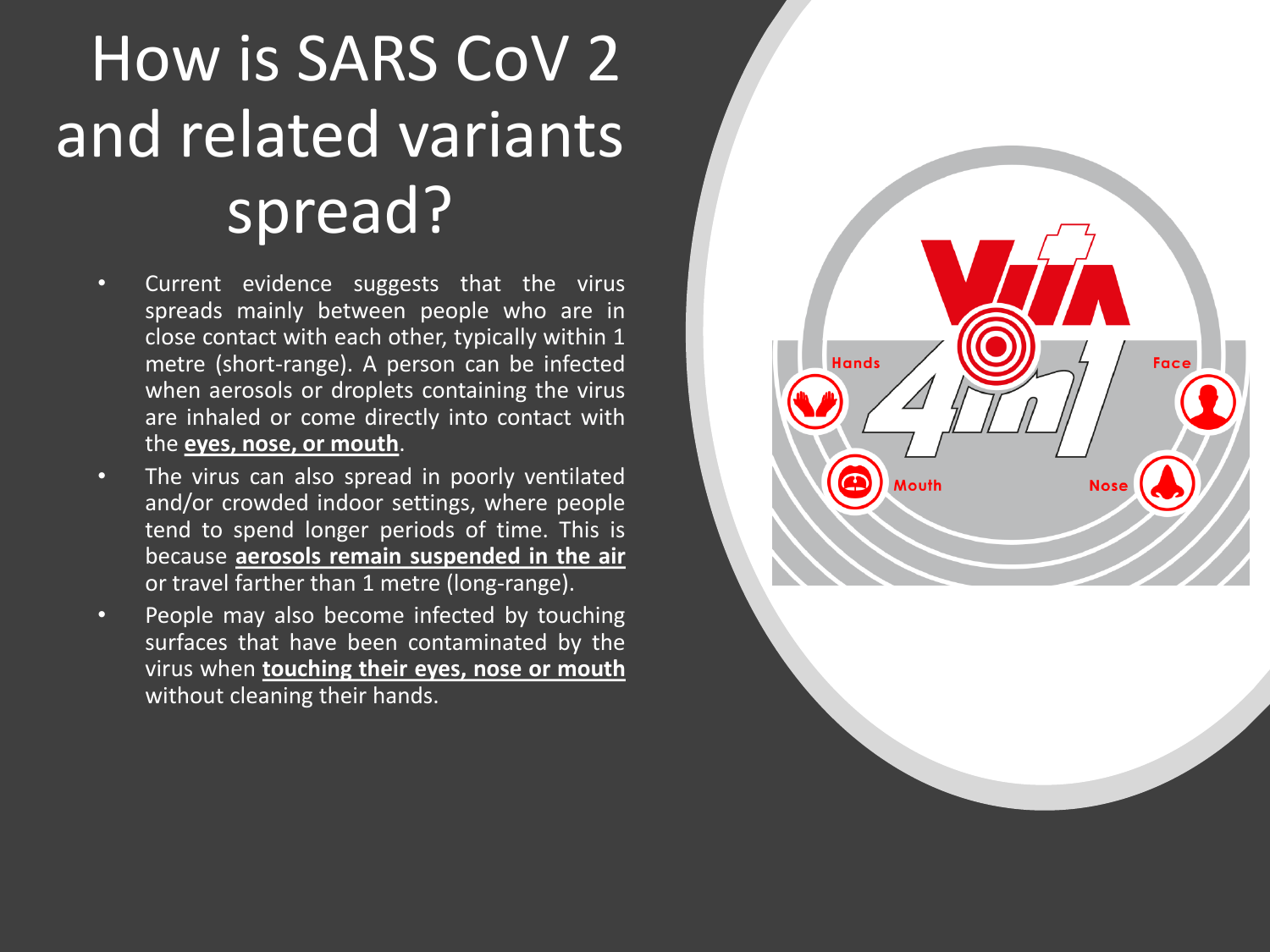

What can I do to minimise the possibility of contracting and spreading Covid 19?

- Use Vita 4-in-1 throughout the day
- Spray your hands and face with Vita 4-in-1
- Nasal irrigate with Vita 4-in-1
- Gargle and mouth wash with Vita 4-in-1
- Spray the surfaces around you with Vita 4-in-1
- Wear a mask that covers the nose and mouth
- Maintain a safe distance from anyone who is coughing or sneezing
- Cover your nose and mouth with your bent elbow or a tissue when you cough or sneeze
- Stay home if you feel unwell
- If you have any symptoms, seek medical attention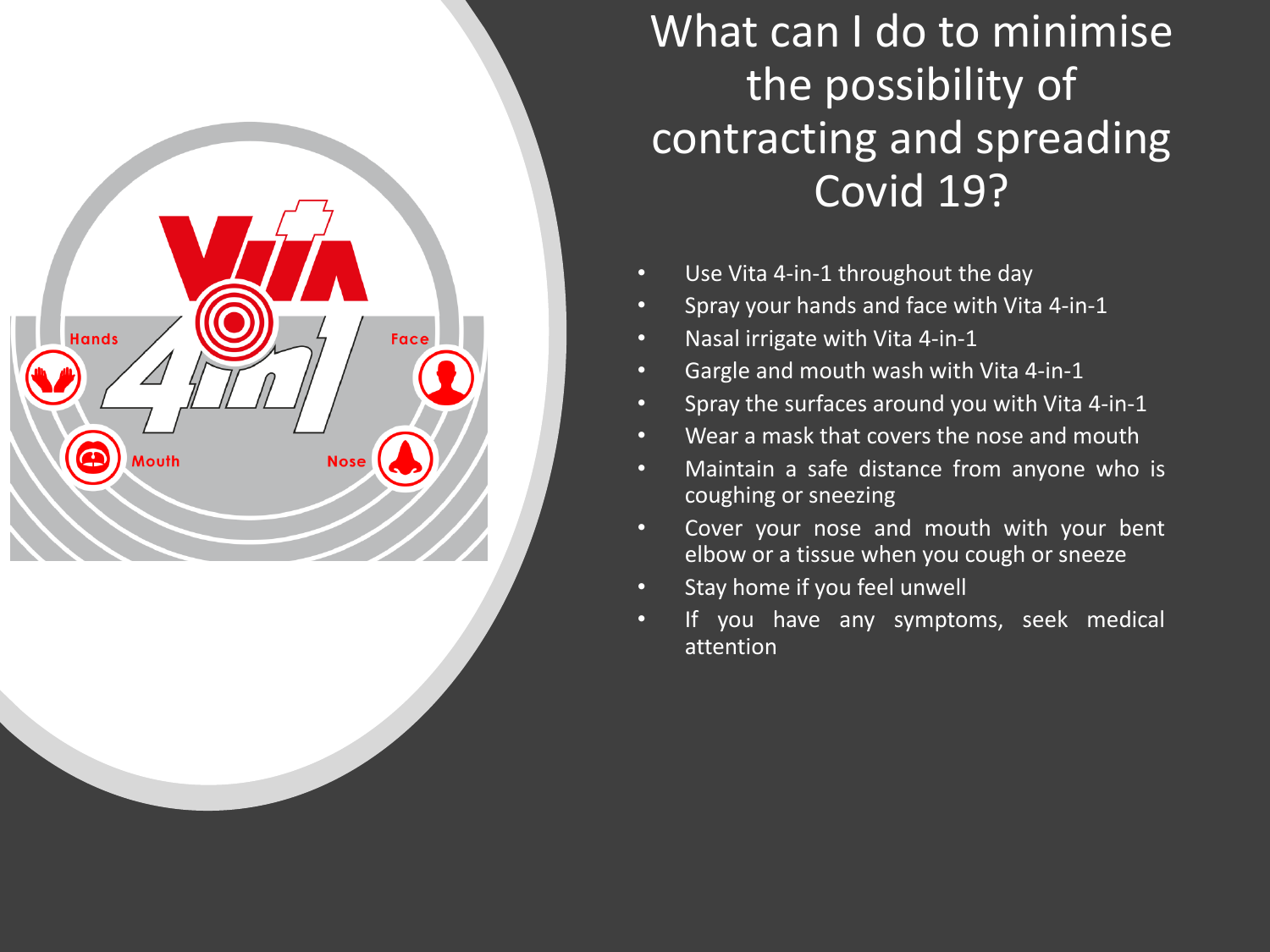

## What is VITA 4-in-1?

- Vita 4-in-1 is a safe and effective disinfectant and sanitising agent that provides proven protection against ALL pathogens
- Vita 4-in-1 is the only product that can safely and effectively be used to disinfect the Points of Infection (**face, nose, mouth and eyes**)
- Vita 4-in-1 is:
	- 100% Safe
	- 100% Effective
	- 100% Non-toxic
	- 100% Natural
- Vita 4-in-1 is an antimicrobial and regular use can:
	- Reduce upper respiratory tract (URT) infections
	- Reduce the need and dependency on antibiotics
	- Reduce the cost of medical treatment
	- Reduce cross-contamination and infections
	- Reduce downtime and sick leave
- Instilled with Nano AG+ which enhances the product
	- Product remains effective on surface up to 60 days
	- Product remains effective on the face and hands during periods of washing/cleaning
	- Boosts the immune system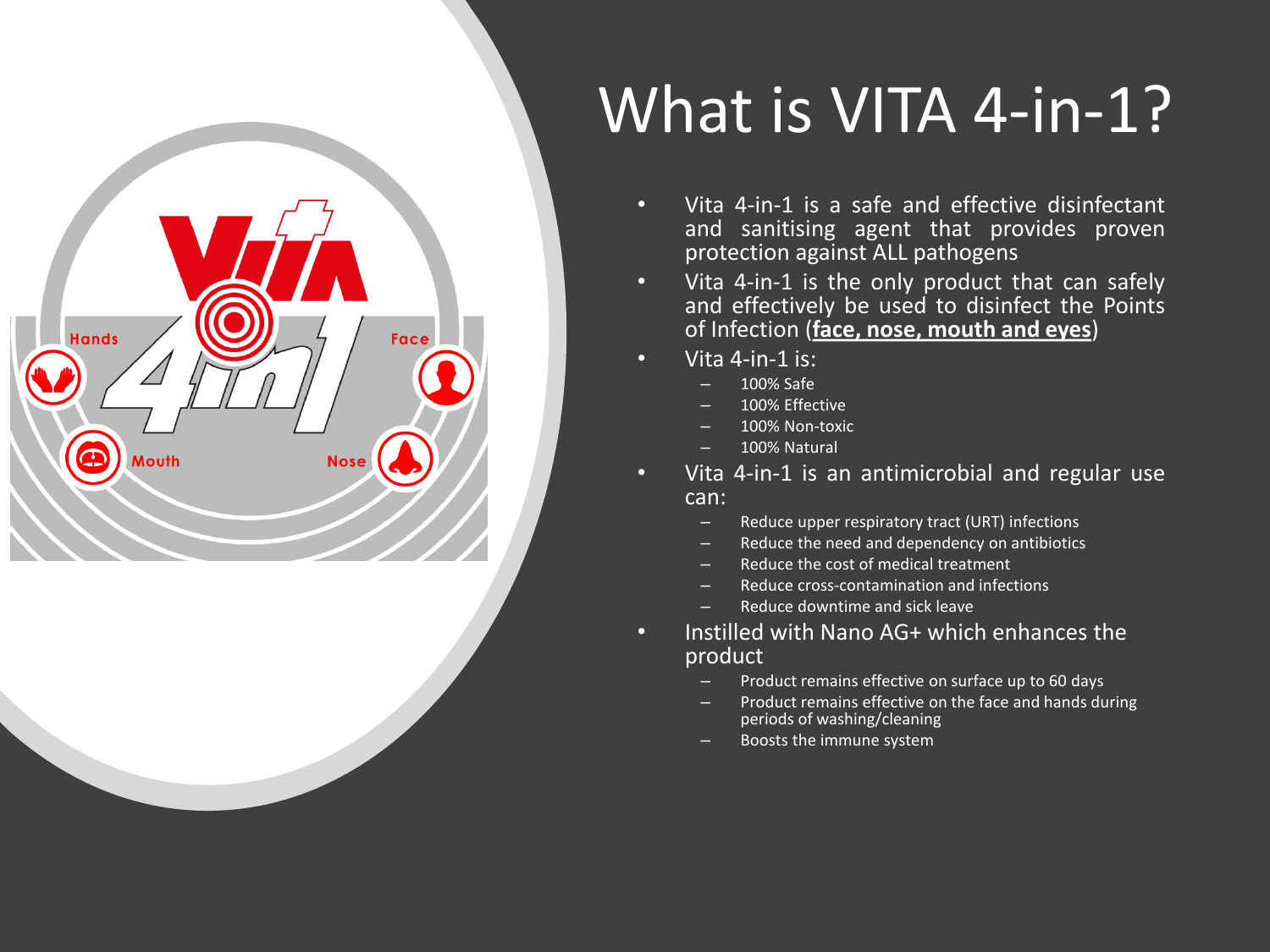#### What certification does Bsafe HOCl (VITA 4-in-1) have?

Successfully tested according to: SANS 52176 & 53727 (bacterial 99.999%) SANS 51650 & 53624 (Fungicidal 99.99%) SANS 53704 (Sporicidal 99.9%) SANS 54476 (Virucidal 99.99%)

Registration NRCS– 8054/295288/157 SABS 1853:2020/11226/17598 SABS 1828:2017/11226/17599

ATS LABORATORY (USA) Human Corona Virus Strain 229E (99.994%)

NOSA (SANAS)

EPA Approved FDA Approved

CSIR Biosciences Molecular & Biomedical Technologies

- Tested BSafe HOCl (Vita 4-in-1) in accordance with SANS 54476 (Virucidal efficacy test for chemical disinfectants used in a medical area)
- Tested against SARS CoV 2, the virus that causes Covid 19
- 99.99% reduction within 1 minute with concentration as low as 50 ppm

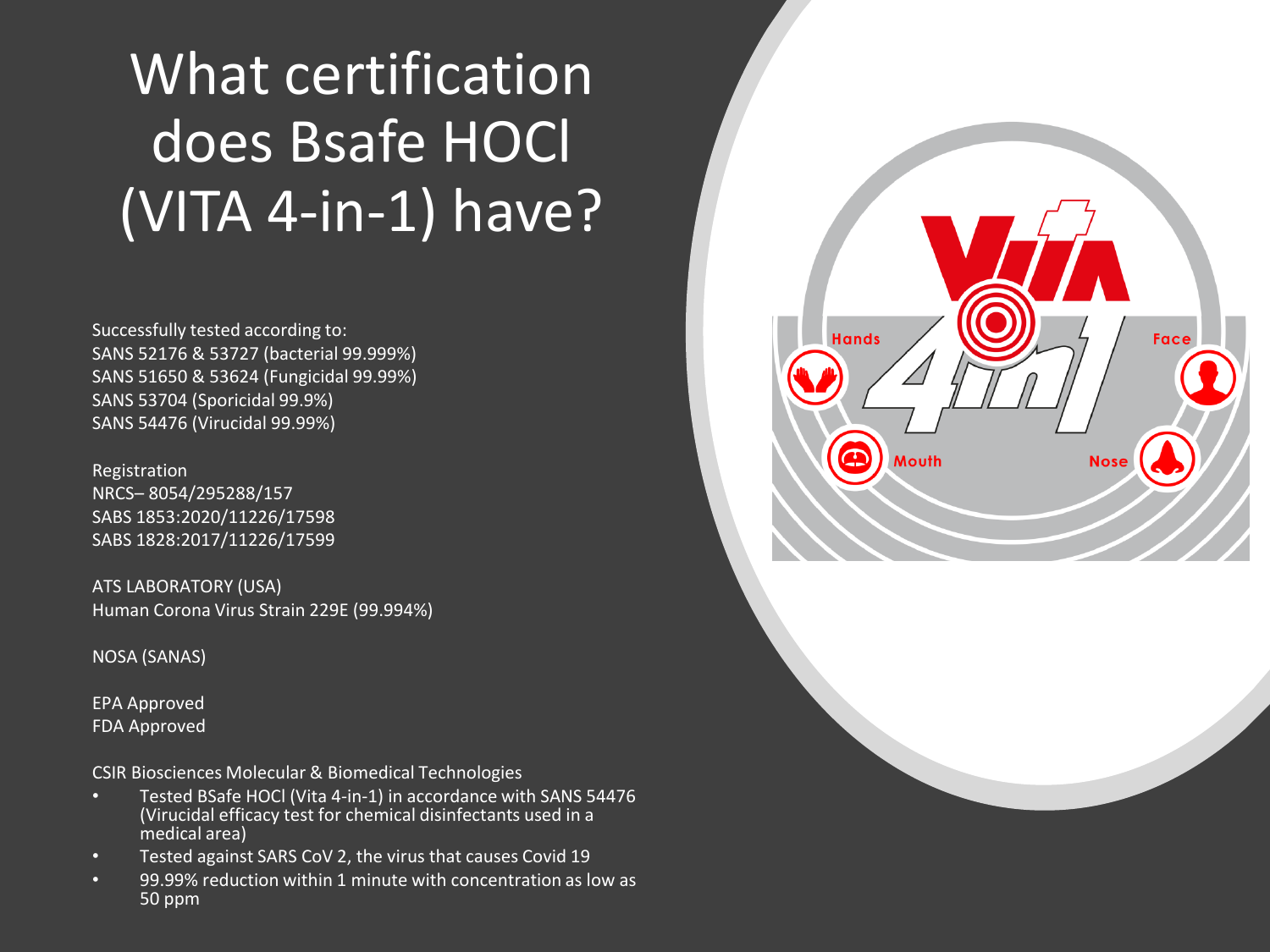#### Vita 4-in-1 Starter Pack



Blister Pack with 10 x 1g Tablets; 1 tablet per 1 litre



1 Litre Mix & Refill Bottle



Face, Hands & Surface 250 ml Spray Bottle



Mouthwash & gargle 250 ml Pour Bottle



50ml Nasal Irrigate Bottle



#### Starter Pack Box with Carry Handle